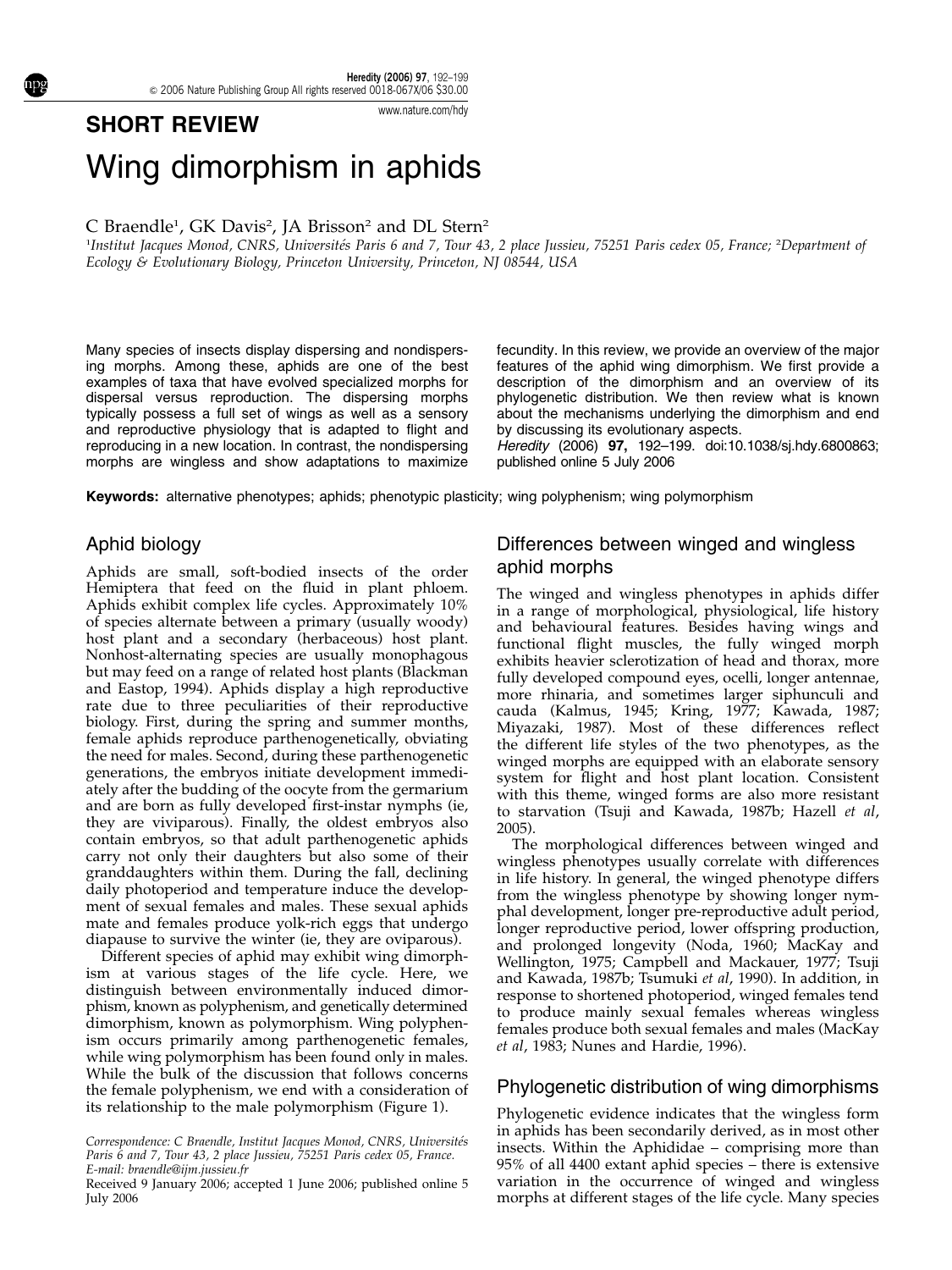

Figure 1 The female polyphenism (left) and male genetic polymorphism (right). In both cases, discrete alternative wingless (top) or winged (bottom) morphs are produced.

of the more primitive taxa, such as the Calaphidinae, produce only winged parthenogenetic females (Hille Ris Lambers, 1947, 1966; Heie, 1982). In some of these species, however, some winged females may differ in their flight capability or colonies may display variation in wing length (Hille Ris Lambers and van den Bosch, 1964; Hille Ris Lambers, 1966; Dixon, 1972; Heie, 1982; Heikinheimo, 1987). In Drepanosiphum dixoni, for example, all parthenogenetic females develop wings, yet some individuals lack indirect flight muscles and are therefore not capable of flight (Dixon, 1972). In other calaphidine species (eg, Symydobius oblongus) the parthenogenetic females show consistent differences in wing length, and the short-winged females do not fly (Heikinheimo, 1987). Most species of the Aphididae, however, produce both fully winged and completely wingless parthenogenetic females.

The diverse dispersal strategies of aphids appear to have evolved in association with two dominant ecological factors: host plant alternation and type of host plant. In host-alternating species, the morphs migrating between the primary and secondary hosts are always winged, whereas both winged and wingless females frequently occur during the parthenogenetic generations on the summer host for both host-alternating and nonhost-alternating species (Blackman and Eastop, 1994). Certain host plant characteristics, such as host plant persistence, may also correlate with the propensity to produce predominantly winged or wingless parthenogenetic females. Ephemeral host plants, including annual herbaceous hosts, can be exploited only temporarily and dispersal to new or more persistent hosts must take place at some point during the life cycle. Consistent with this idea, species feeding on large or perennial host plants may exhibit a lower incidence of winged morph production (Groeters, 1989). An exception are treedwelling aphid species, which often produce exclusively winged females compared to species feeding on herbaceous plants, possibly because flight allows aphids to find a suitable feeding location in architecturally complex trees (Waloff, 1983).

In most species the sexual females are wingless, with exceptions in more primitive taxa. Sexual males of Eriosomatinae, Anoeciinae, Hormaphidinae, and some Lachninae are wingless. In most other taxa males are winged; for example, the males of all host-alternating aphidines are winged (Blackman and Eastop, 1994, 2000). In about 10% of European species, however, both winged and wingless males have been recorded (Smith and MacKay, 1989). In the few species that have been examined in detail, this dimorphism is apparently caused by a genetic polymorphism (Hille Ris Lambers, 1966; Müller, 1969; Smith and MacKay, 1989).

#### Mechanisms

#### Environmental cues

The environmental conditions affecting the production of winged versus wingless morphs have been studied intensively (Hille Ris Lambers, 1966; Lees, 1966; Mittler and Sutherland, 1969; Kunkel and Kloft, 1974; Müller et al, 2001). Here, we briefly summarize the conditions known to cue production of the winged morph, focusing on parthenogenetic females.

Density (tactile stimulation): Density-dependent regulation of alternative dispersal phenotypes is common in aphids and other insects. Increased aphid density triggers wing formation in many species and in some species a small increase in density is sufficient (Bonnemaison, 1951; Johnson, 1965; Lees, 1967;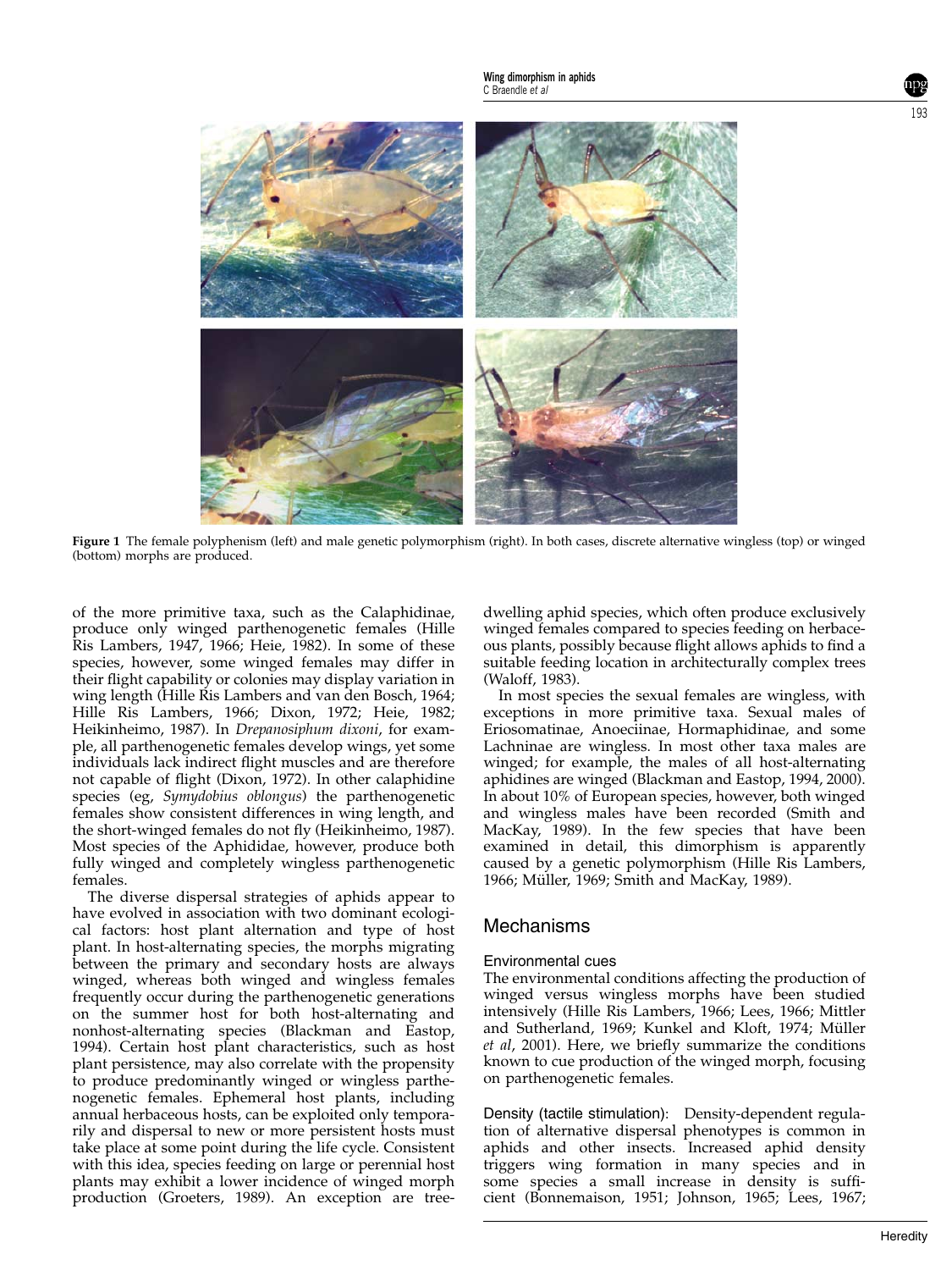194

Sutherland, 1969a, b; Shaw, 1970a). The proximate mechanism mediating these environmental conditions appears to be increased tactile stimulation between individual aphids (Johnson, 1965). However, it is possible that chemical cues play an additional minor role (Kunert and Weisser, 2005). While the location of the tactile receptors is not known, in some species perception is mediated mainly by the antennae (Johnson, 1965; Lees, 1967; Sutherland, 1969a).

Host plant quality (nutrition): For a given aphid clone, variation in winged morph production correlates with variation in host plant species (Vereschagina and Shaposhnikov, 1998) and with changes in host plant quality or host plant age (Sutherland, 1969b). However, a review by Müller  $et$   $al$  (2001) showed that more than half of 38 examined studies in 12 different aphid species did not confirm the hypothesis that poor nutrition is responsible for an increase in winged morph production. In many of the earlier studies, the reported host plant effect on winged morph production was likely due to the effect of the host plant on the number of physical contacts between aphids (Müller et al, 2001). Nevertheless, a decrease in plant quality alone can trigger wing induction in some species (Müller et al, 2001).

Interspecific interactions: Interactions among different aphid species that aggregate on the same host plant can cause increased production of winged individuals (Lamb and MacKay, 1987), but this is likely to reflect a density-dependent response. In contrast, the mere presence of particular natural enemies may elicit an increase in winged morph production in the pea aphid, Acyrthosiphon pisum (Dixon and Agarwala, 1999; Weisser et al, 1999; Sloggett and Weisser, 2002; Kunert and Weisser, 2003) (parasitization may also directly affect wing development, see below). The induction of winged morphs seems to result from increased tactile stimulation triggered by either predator avoidance behavior or from the release of aphid alarm pheromone (Kunert et al, 2005). The presence of ants (which provide some protection for aphids against predators) seems to inhibit the production of winged individuals (El-Ziady and Kennedy, 1956; Kleinjan and Mittler, 1975). Aphid or plant pathogens (eg, fungi or viruses) and the facultative aphid endosymbionts may also affect wing induction (Müller et al, 2001; Leonardo and Mondor, 2006).

Abiotic factors: Several other factors, in particular temperature, may influence wing production either directly or indirectly via the host plant (White, 1946; Kenten, 1955; Johnson and Birks, 1960; Schaefers and Judge, 1971; Liu, 1994). Most studies have reported a decline in winged morph production as temperature increases (Müller et al, 2001). Photoperiod may be responsible for wing induction of parthenogenetic females in clones that do not undergo sexual reproduction (Lees, 1966).

#### Maternal effects

In addition to environmental factors, several maternal and transgenerational influences affect winged morph determination. In many species where wing determination occurs prenatally (in parthenogenetic embryos

carried within adults), winged adults rarely or never produce winged offspring (Lees, 1961; Sutherland, 1970). Similarly, early born progeny descended from winged mothers exhibit a decreased production of winged morphs (Mackay and Wellington, 1977). In contrast, early born (wingless) progeny derived from wingless mothers respond strongly to wing-inducing stimuli (Mackay and Wellington, 1977; MacKay and Lamb, 1979). Grand-maternal phenotype, maternal phenotype, and age therefore all affect and modulate the response to wing-inducing environmental conditions.

#### Development

The development of alternative phenotypes has been examined in several aphid species using histological methods (Shull, 1938; White, 1946; Kitzmiller, 1951; Johnson and Birks, 1960; Tsuji and Kawada, 1987a; Ganassi et al, 2005). Wing development appears to be the default developmental pathway and the wingless phenotype develops by diversion from this developmental pathway during prenatal or postnatal development. For example, Johnson and Birks (1960) examined a large number of fully developed embryos and first instar nymphs of Aphis craccivora and found wing anlagen in all of them, irrespective of whether or not they were destined to develop into winged adults. In this species, wing anlagen first appear as hypodermal thickenings shortly before the embryonic moult (Johnson, 1958a), which takes place about one day before birth. The wing buds increase in size until the embryo hatches from the mother. In nymphs destined to be wingless, the anlagen cease development at this stage. A similar scenario has been described in the pea aphid where all embryos, firstinstar nymphs and second-instar nymphs exhibit wing buds, which subsequently degenerate in the developing wingless morph (Tsuji and Kawada, 1987a).

Intermediates between winged and wingless phenotypes also occur rarely. Such intermediates may be wingless but show some morphological features of the winged morph or they may be winged without having flight muscles and show morphological characteristics of the wingless morph. In the case of Aphis fabae and other species, these intermediates can be induced when winginducing stimuli are removed at different time points of nymphal development (Shaw, 1970b). Furthermore, parasitoids that lay their eggs in adult aphids affect the wing development of offspring. Such offspring very frequently show an intermediate winged-wingless phenotype and wing development is inhibited in presumptive winged individuals (Johnson, 1958b, 1959; Christiansen-Weniger and Hardie, 1998, 2000).

## The role of hormones in the expression of the wing polyphenism

#### Juvenile hormone

The observation that wingless adults and nymphs are morphologically similar led early workers to suggest that high titers of juvenile hormone (JH) induce the wingless state by promoting the retention of juvenile features in adults (Lamb, 1956; Johnson, 1959; Kennedy and Stroyan, 1959). Naturally occurring JHs, as well as crude JHcontaining extracts, JH precursors, and JH analogs have all been tested for their ability to inhibit the induction of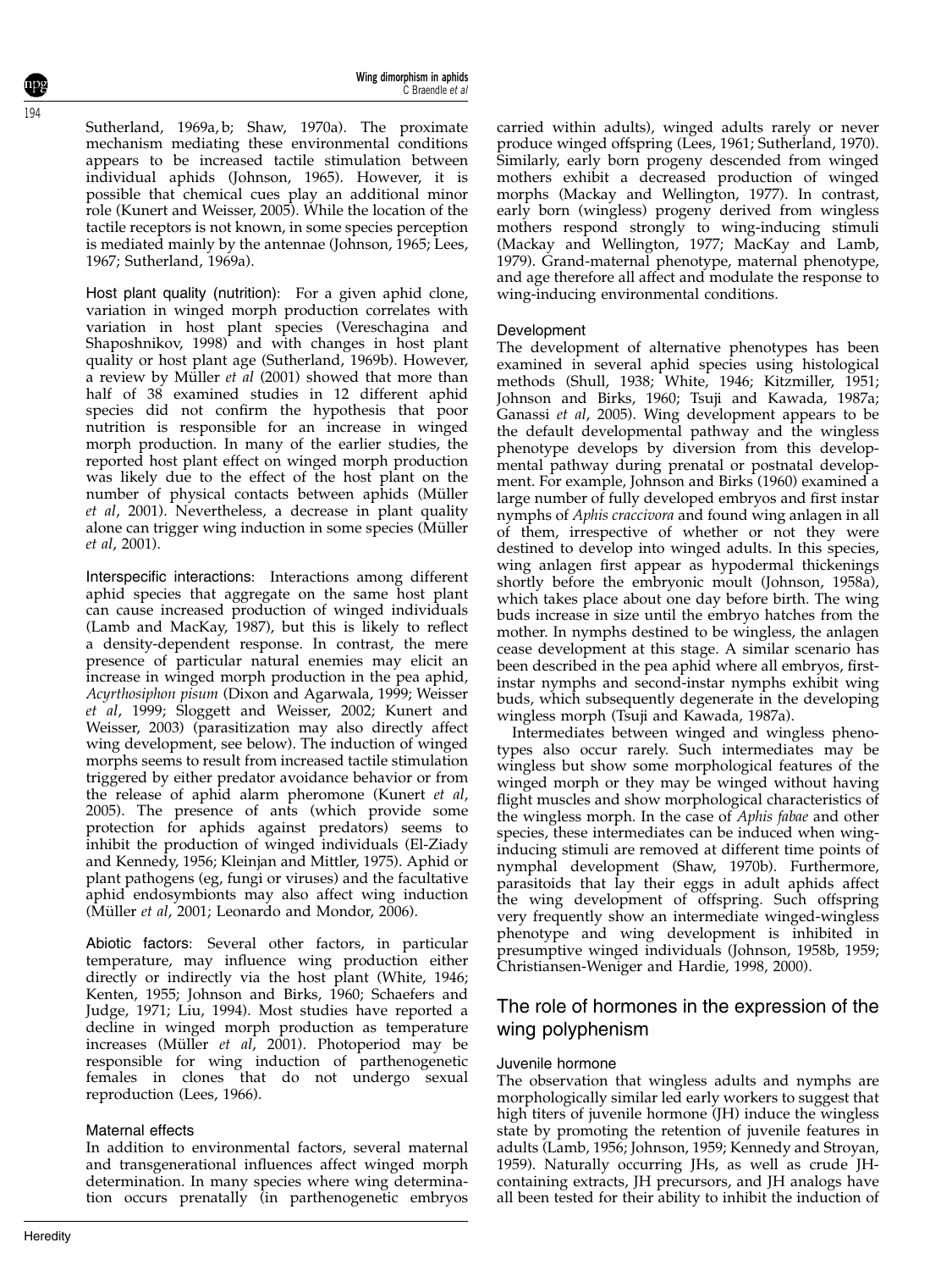winged morphs when administered to mothers carrying parthenogenetic embryos and to nymphs.

These studies have yielded disparate and sometimes conflicting results (Hardie and Lees, 1985), in part due to mistaking mere juvenilization by JH for authentic apterization (Lees, 1977), but also because of differences in species, dosages, means of administration, and experimental design. One clear result concerns the migratory winged morphs that produce sexual females, which in certain species (eg,  $A$ . *fabae*) can be induced by short days. Both long days and natural JHs administered to first- and early second-instar nymphs of these individuals cause them to develop as wingless morphs (Hardie, 1980, 1981). This appears, however, to be a special case – unrelated to the summer wing polyphenisms – in which JH is able to mimic the effect of long days. Indeed, the effects of both long days and JH can be cancelled out by crowding, suggesting that something other than or in addition to JH mediates the density-cued wing polyphenism (Hardie, 1980).

Attempts to correlate the activity of the organ that secretes JH, the corpus allatum, with the production of wingless morphs have also yielded equivocal results. Several studies showed that third- and fourth-instar nymphs without wing buds possess larger corpora allata, either by volume or nuclei diameter (White, 1965, 1968, 1971; Lamb and White, 1971; Elliot, 1975). In at least one other species, however, this correlation does not hold (Leckstein and Llewellyn, 1975; Leckstein, 1976) and the working assumption that volume or nuclei diameter are suitable proxies for either corpus allatum secretory activity or JH titer may be invalid (Hardie and Lees, 1985). Attempts to measure JH directly have detected JH III at very low levels in Megoura viciae (Hardie et al, 1985), but no study has successfully correlated JH titers with the production of wingless morphs.

### Precocenes

The failure to unequivocally induce or correlate winglessness with JH led to the proposal that the use of anti-JH compounds or experimental destruction of the corpus allatum might break the experimental impasse (Hales, 1976). Cells of the corpus allatum are selectively destroyed by the plant-derived precocenes, Precocene I (PI) and Precocene II (PII), as well as the more potent synthetic precocene, Precocene III (PIII) (Ohta and Bowers, 1977). In sensitive species, precocene treatment thus prevents JH synthesis and results in the precocious appearance of adult characteristics in nymphal instars (Brooks and McCaffery, 1990). Consistent with a predicted role for JH in mediating the aphid wing polyphenism, PII applied to mothers can induce the entire suite of characteristics found in the winged morph in her parthenogenetic offspring (Mackauer et al, 1979; Delisle et al, 1983; Hardie, 1986; Rup and Sohal, 1989; Hardie et al, 1995, 1996; Gao and Hardie, 1996). However, PIII is capable of *inhibiting* the production of winged morphs, at least in the pea aphid (Hardie et al, 1995; Gao and Hardie, 1996).

Despite what is generally understood about the targets of precocenes, their contradictory effects on winged morph induction are probably not mediated by JH. Although PII is able to induce winged progeny in several species, the majority of studies suggest that it fails to induce precocious development, the classic JH-mediated hallmark of precocenes (Mackauer et al, 1979; Delisle et al, 1983; Hardie, 1986; Hardie et al, 1995, 1996). Consistent with this result, JH generally fails to reverse the winged morph-inducing effects of PII (Hardie, 1986; Hardie et al, 1995; Gao and Hardie, 1996). Moreover, although the inhibition of winged morph production caused by PIII is accompanied by precocious development and destruction of the corpus allatum (Hales and Mittler, 1981; Kambhampati et al, 1984; Hardie, 1986; Hardie et al, 1995, 1996), the application of JH is capable of rescuing precocious development without reversing the inhibition of winged morphs (Gao and Hardie, 1996). Together, these observations suggest that PII and PIII exert their effects on the wing polyphenism independently of JH, and that the target mediating the effect of precocene on winged morph production remains unknown.

These results for precocenes, as well as a dearth of clear positive evidence for regulation by JH, leave the question of hormonal regulation of wing induction unanswered. Other than one study reporting a negative result for ecdysterone (Applebaum et al, 1975), no other hormonal candidates for mediating the wing polyphenism have been investigated. This despite the likely requirement, for species showing prenatal induction, that the morph-determining signal must be able to cross the haemolymph. In seeking other candidates, it is perhaps worth keeping in mind one old but telling result for both Aphis craccivora and Megoura viciae; decapitation of females that have been cued to produce winged offspring leads to the almost immediate and exclusive production of wingless morphs. This suggests that signals either from the brain or the corpus allatum of the mother are likely to induce winged characteristics and not to suppress them as the JH model suggests (Johnson and Birks, 1960; Lees, 1966).

# Evolution

## Origin and maintenance of alternative phenotypes

For most organisms displaying alternative phenotypes, neither phenotype exhibits higher fitness overall. Rather, there is a trade-off, with the relative fitness of the different phenotypes being contingent upon environmental conditions. The evolution and maintenance of alternative phenotypes therefore requires variation in the environment. In aphids and many other wing-dimorphic insects, the winged morph usually has a lower individual fecundity than the wingless morph. In the face of deteriorating conditions, however, the ability to disperse may grant the winged morph an advantage. The wing polyphenism and other alternative phenotypes enable aphid clones to specialize for different environments and functions. As aphids produce alternative phenotypes within a genetic clone, there is no genetic conflict among individuals and selection should act to optimize investment in alternative phenotypes.

The evolution of polyphenism requires several conditions. First, environmental conditions must influence development to generate different phenotypes. Second, the resulting phenotypes must exhibit higher than average fitness in their respective environments. The factors acting as cues may be the same as the selective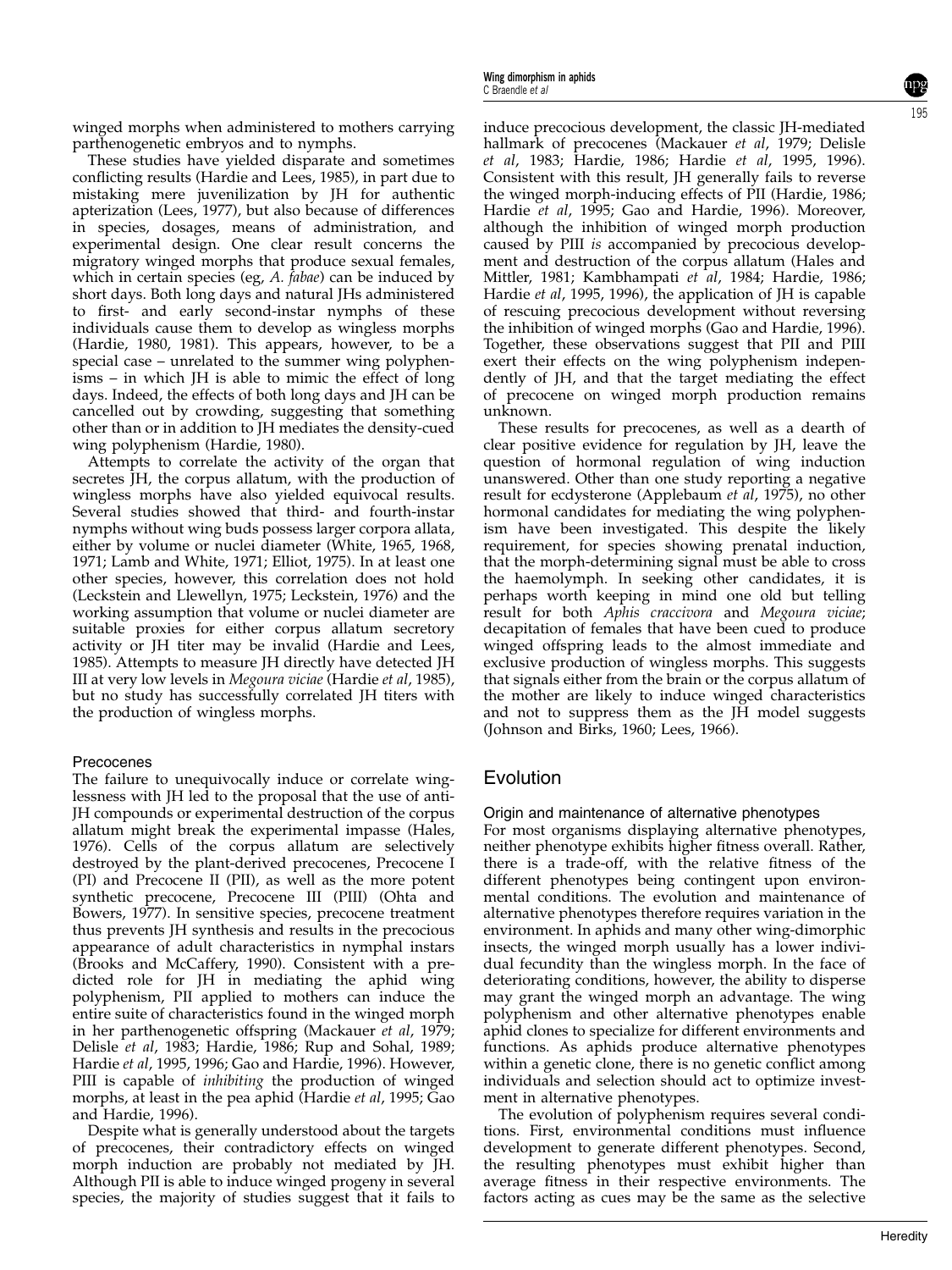196

agents or may be different. As the developmental environment precedes the selective environment, an environmental cue must at least be correlated with future selective factors. Environmental control of alternative phenotypes can therefore evolve in organisms living in spatially or temporally variable environments in which cues can be used to reliably predict the future selective environment (Moran, 1992). It is possible that polyphenisms originated as polymorphisms that accumulated environmental influences (West-Eberhard, 2003). Aphids are particularly well suited for addressing this question because in some species the male wing dimorphism is genetically determined.

#### Male wing polymorphism in the pea aphid

Winged and wingless males of the pea aphid are found both in the ancestral range of Europe and in introduced populations of North America (Meier, 1958; Müller, 1962; Cartier, 1963; Hille Ris Lambers, 1966; Blackman and Eastop, 1994, 2000). The male polymorphism is controlled by a single locus on the X chromosome called aphicarus (api) (Smith and MacKay, 1989; Caillaud et al, 2002; Braendle et al, 2005a). In aphids, males are haploid for the X chromosome, so one allele of api causes winged males and the other causes wingless males. Given that males are produced only for a short period of time in the autumn, a lack of available environmental cues might explain why the male polymorphism relies upon a genetic switch.

Three api genotypes are present in natural populations: clones homozygous for the api-winged allele that produce all winged males, clones homozygous for the api-wingless allele that produce all wingless males and clones heterozygous for api that produce winged and wingless males in equal proportions. Although all three possible api genotypes may occur on the same host plant species, several studies suggest that male morph production may correlate with host plant range and persistence (Meier, 1958; Müller, 1962; Markkula, 1963; Eastop, 1971). The precise costs and benefits of producing winged versus wingless males are not known. Only winged males can move long distances to find mates on distant host plants. On the other hand, wingless males develop more quickly than winged males and may outcompete winged males born on the same host plant. There may therefore be specific advantages associated with each morph.

#### Genetic variation for the wing polyphenism

Different clones of the pea aphid, Acyrthosiphon pisum (Markkula, 1963; Lowe and Taylor, 1964; Weisser and Braendle, 2001; Hazell et al, 2005; Braendle et al, 2005b), and other species (MacGillivray and Anderson, 1958; Kvenberg and Jones, 1974; Blackman, 1979; Groeters, 1989) display variation in the propensity to produce winged females, even when exposed to the same environmental conditions. It is not yet known whether this genetic variation in the plastic response to environmental cues is adaptive. Some of this variation may be related to the host plant preferences of aphid clones (MacGillivray and Anderson, 1958; Weisser and Braendle, 2001), yet variation is also observed in clones collected from the same host plant species (Braendle et al, 2005b).

#### Relationship between female wing polyphenism and male wing polymorphism

As the female wing polyphenism mimics phenotypes generated by the male wing polymorphism, one question is whether the genotype-environment interaction associated with the polyphenism involves the same loci that control the polymorphism. We have started to test this possibility by examining the wing-induction tendencies of the three possible api genotypes (Braendle et al, 2005b). We derived  $F_2$  clones from a cross between parental clones homozygous for the two api alleles, which randomized alleles at loci that were not closely linked to api. In every case, clones homozygous for the apiwinged allele produced few winged females. In contrast, clones heterozygous for api or homozygous for the apiwingless allele produced comparatively large numbers of winged females. In other words, alleles of the api locus producing the male winged morph and unknown loci influencing female wing plasticity are genetically linked in opposite phase. We do not know the extent of the linkage between api and the factors contributing to variation in wing polyphenism, but in the extreme they could represent pleiotropic effects of api. One important caveat of this work is that this linkage has been found in progeny derived from a single cross of two wild lines homozygous for the two api alleles. Without analyzing a larger sample of clones segregating for the different api alleles, we do not yet know if the genetic variation for the female polyphenism and api are in linkage disequilibrium in natural populations.

## Future directions

The wing polyphenism in aphids provides a clear example of adaptive phenotypic plasticity. The coexpression of a wing polyphenism (females) and a wing polymorphism (males) in the pea aphid provides a rare opportunity to address the relationship between environmental and genetic induction of alternative phenotypes. This may also help to clarify how genetic and environmental factors interchangeably control the same developmental events, and how evolutionary transitions between polyphenisms and polymorphisms take place. From a practical point of view, the identification of genes involved in the polymorphic control of alternative phenotypes may facilitate the study of a polyphenism displaying a similar set of alternative phenotypes.

Aphid ecology and physiology have been studied intensively during the past few decades but little is known about the genetics and development underlying the expression of alternative phenotypes. Currently, aphids are becoming an increasingly important model system because a large community has begun to develop genomic resources for the pea aphid, Acyrthosiphon pisum. Perhaps most importantly, the genome of the pea aphid is currently being sequenced at the Human Genome Sequencing Center at Baylor College of Medicine with funds provided by the National Human Genome Research Institute (www.hgsc.bcm.tmc.edu/ projects/aphid/). These resources will provide novel opportunities for investigating the aphid wing dimorphism and many other features of aphid biology, such as aphid–plant interactions and the relationship between aphids and their endosymbiotic bacteria.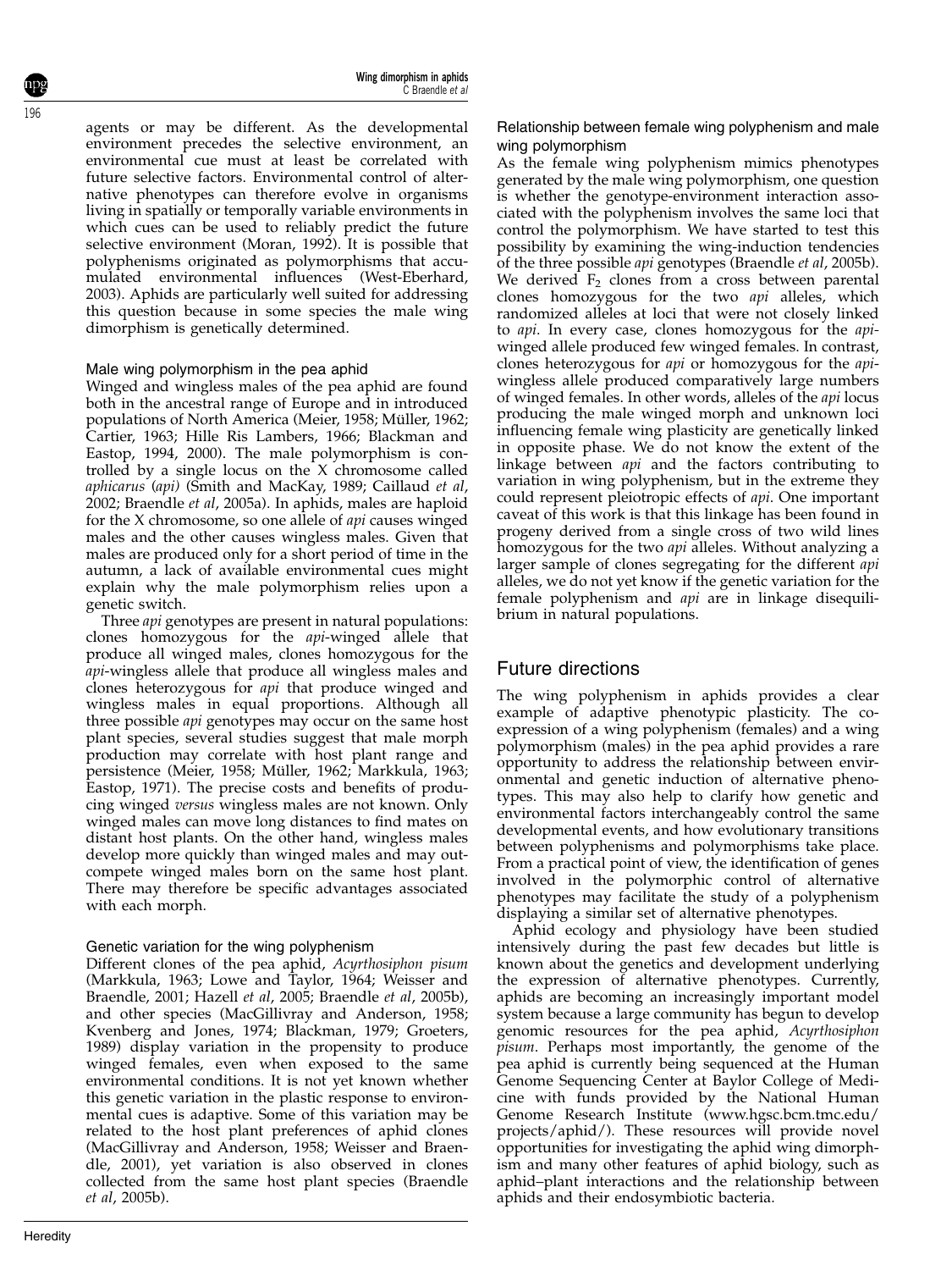#### Acknowledgements

CB acknowledges support from the Boehringer Ingelheim Fonds, Roche Research Foundation and the Swiss National Science Foundation. GKD acknowledges support from the NIH for a NRSA post-doctoral fellowship. DLS acknowledges support from the NIH (Grant GM6362201), Princeton University and the David and Lucile Packard Foundation.

### References

- Applebaum SW, Raccah B, Leiserowitz R (1975). Effect of juvenile hormone and  $\beta$ -ecdysone on wing determination in the aphid Myzus persicae. J Insect Physiol 21: 1279–1281.
- Blackman RL (1979). Stability and variation in aphid clonal lineages. Biol J Linnean Soc 11: 259-277.
- Blackman RL, Eastop VF (1994). Aphids on the World's Trees: An Identification and Information Guide. CAB International: Wallingford.
- Blackman RL, Eastop VF (2000). Aphids on the World's Crops: An Identification and Information Guide. John Wiley & Sons Ltd.: Chichester.
- Bonnemaison L (1951). Contribution à l'étude des facteurs provoquant l'apparition des formes ailées et sexuées chez les Aphidinae. Ann Epiphyt 2: 1–380.
- Braendle C, Caillaud MC, Stern DL (2005a). Genetic mapping of aphicarus – a sex-linked locus controlling a wing polymorphism in the pea aphid (Acyrthosiphon pisum). Heredity 94: 435–442.
- Braendle C, Friebe I, Caillaud MC, Stern DL (2005b). Genetic variation for an aphid wing polyphenism is genetically linked to a naturally occurring wing polymorphism. Proc Biol Sci 272: 657–664.
- Brooks GT, McCaffery AR (1990). The precocene antijuvenile hormones (Allatotoxins): A case history in insect toxicology. In: McCaffery AR and Wilson ID (eds) Chromatography and Isolation of Insect Hormones and Pheromones. Plenum Press: New York. pp 33–43.
- Caillaud CM, Boutin M, Braendle C, Simon JC (2002). A sexlinked locus controls wing polymorphism in males of the pea aphid, Acyrthosiphon pisum (Harris). Heredity 89: 346–352.
- Campbell A, Mackauer M (1977). Reproduction and population growth of the pea aphid (Homoptera: Aphididae) under laboratory and field conditions. Can Entomol 109: 277–284.
- Cartier JJ (1963). Les formes du puceron du pois dans le sud du Quebec. Can Entomol 95: 558–560.
- Christiansen-Weniger P, Hardie J (1998). Wing development in parasitized male and female Sitobion fragariae. Physiol Entomol 23: 208–213.
- Christiansen-Weniger P, Hardie J (2000). The influence of parasitism on wing development in male and female pea aphids. J Insect Physiol 46: 861-867.
- Delisle J, Cloutier C, McNeil JN (1983). Precocene II-induced alate production in isolate and crowded alate and apterous virginoparae of the aphid, Macrosiphum euphorbiae. J Insect Physiol 29: 477–484.
- Dixon AFG (1972). Fecundity of brachypterous and macropterous alatae in Drepanosiphum dixoni (Callaphidae, Aphididae). Entomol Exp Applicata 15: 335–340.
- Dixon AFG, Agarwala BK (1999). Ladybird induced life history changes in aphids. Proc R Soc Lond-Biol Sci 266: 1549–1553.
- Eastop VF (1971). Keys for the identification of Acyrthosiphon. Bull Brit Mus (Natural History) Entomol 26: 1–115.
- El-Ziady S, Kennedy JS (1956). Beneficial effects of the common garden ant, Lasius niger L., on the black bean aphid, Aphis fabae Scop. Proc R Entomol Soc Lond 31: 61–65.
- Elliot HJ (1975). Corpus allatum and ovarian growth in a polymorphic paedogenetic insect. Nature 257: 390-391.
- Ganassi S, Signa G, Mola L (2005). Development of the wing buds in Megoura viciae: a morphological study. Bull Insectol 58: 101–105.
- Gao N, Hardie J (1996). Pre- and post-natal effects of precocenes on aphid morphogenesis and differential rescue. Arch Insect Biochem Physiol 32: 503–510.
- Groeters FR (1989). Geographic and clonal variation in the milkweed-oleander aphid, Aphis nerii (Homoptera: Aphididae), for winged morph production, life history, and morphology in relation to host plant permanence. Evol Ecol 3: 327–341.
- Hales DF (1976). Juvenile hormone and aphid polymorphism. In: Lüscher M (ed) Phase and Caste Determination in Insects. Pergamon Press: Oxford. pp 105–115.
- Hales DF, Mittler TE (1981). Precocious metamorphosis of the aphid Myzus persicae induced by the precocene analogue 6-methocy-7-ethoxy-2,2-dimethylchromene. J Insect Physiol 27: 333–337.
- Hardie J (1980). Juvenile hormone mimics the photoperiodic apterization of the alate gynopara of aphid, Aphis fabae. Nature 286: 602–604.
- Hardie J (1981). Juvenile hormone and photoperiodically controlled polymorphism in Aphis fabae: postnatal effects on presumptive gynoparae. J Insect Physiol 27: 347-355.
- Hardie J (1986). Morphogenetic effects of precocenes on three aphid species. J Insect Physiol 32: 813–818.
- Hardie J, Baker FC, Jamieson GC, Lees AD, Schooley DA (1985). The identification of an aphid juvenile hormone, and its titre in relation to photoperiod. Physiol Entomol 10: 297–302.
- Hardie J, Gao N, Timár T, Sebók P, Honda K (1996). Precocene derivatives and aphid morphogenesis. Arch Insect Biochem Physiol 32: 493–501.
- Hardie J, Honda K, Timár T, Varjas L (1995). Effects of 2,2dimethylchromene derivatives on wing determination and metamorphosis in the pea aphid, Acyrthosiphon pisum. Arch Insect Biochem Physiol 30: 25–40.
- Hardie J, Lees AD (1985). Endocrine control of polymorphism and polyphenism. In: Kerkut GA and Gilbert LJ (eds) Insect Physiology, Biochemistry and Pharmacology. Pergamon Press: New York. pp 441–490.
- Hazell SP, Gwynn DM, Ceccarelli S, Fellowes MDE (2005). Competition and dispersal in the pea aphid: clonal variation and correlations across traits. Ecol Entomol 30: 293–298.
- Heie OE (1982). The Aphidoidea (Hemiptera) of Fennoscandia and Denmark II The family Drepanosiphidae. Scandinavian Science Press Ltd.: Klampenborg.
- Heikinheimo O (1987). Wing polymorphism in Symydobius oblongus (Von Heyden, 1837) and Myzocallis myricae (Kaltenbach, 1843). In: Holman J, Pelikan J, Dixon AFG and Weismann L (eds) Population Structure, Genetics and Taxonomy of Aphids and Thysanoptera. SPB Academic Publishing: Smolenice. pp 170–175.
- Hille Ris Lambers D (1947). Contributions to a monograph of the Aphididae of Europe III. Temminckia 7: 179–319.
- Hille Ris Lambers D, van den Bosch R (1964). On the genus Therioaphis Walker, 1870, with descriptions of new species (Homoptera, Aphididae). Zool Verhandlungen 68: 3–47.
- Hille Ris Lambers L (1966). Polymorphism in the Aphididae. Annu Rev Entomol 11: 47–78.
- Johnson B (1958a). Embryonic cuticle in aphids. Aus J Sci 21: 146.
- Johnson B (1958b). Influence of parasitization on form determination in aphids. Nature 181: 205–206.
- Johnson B (1959). Effect of parasitization by Aphidius platensis Bréthes on the developmental physiology of its host Aphis craccivora Koch. Entomol Exp Applicata 2: 82–99.
- Johnson B (1965). Wing polymorphism in aphids II. Interaction between aphids. Entomol Exp Applicata 8: 49–64.
- Johnson B, Birks PR (1960). Studies on wing polymorphism in aphids I. The developmental process involved in the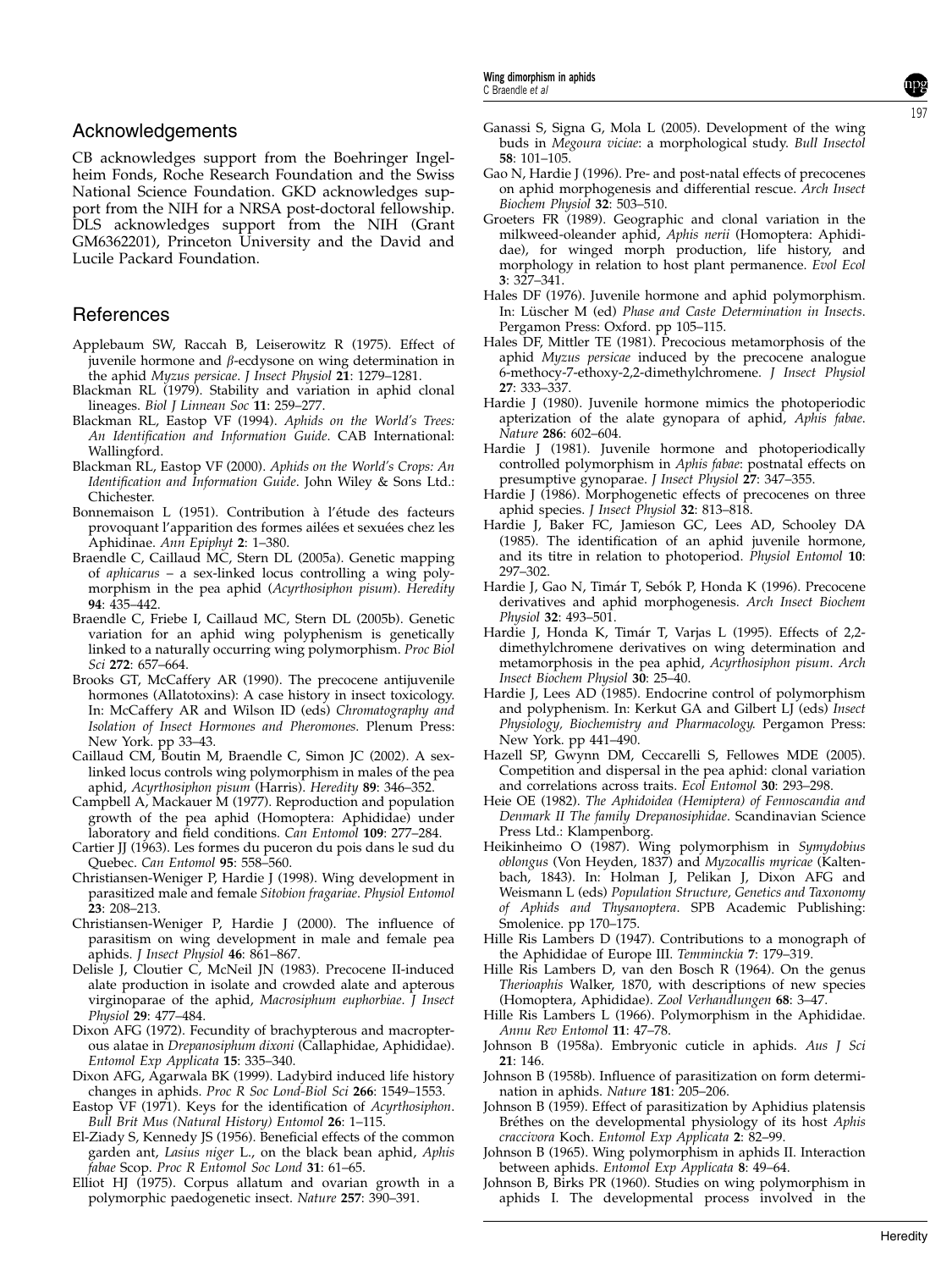Wing dimorphism in aphids C Braendle et al

production of the different forms. Entomol Exp Applicata 3: 327–339.

- Kalmus H (1945). Correlations between flight and vision, and particularly between wings and ocelli, in insects. Proc R Entomol Soc London A 20: 84–96.
- Kambhampati S, Mackauer M, Nair KK (1984). Precocious metamorphosis and wing formation in the pea aphid, Acyrthosiphon pisum, induced by precocene analogue 7ethoxy-6methoxy-2,2-dimethylchromene. Arch Insect Biochem Physiol 1: 115–147.
- Kawada K (1987). Polymorphism and morph determination. In: Minks AK and Harrewijn P (eds) Aphids, Their Biology, Natural Enemies and Control. Elsevier: Amsterdam. pp 255–266.
- Kennedy JS, Stroyan HLG (1959). Biology of aphids. Annu Rev Entomol 4: 139–160.
- Kenten J (1955). The effect of photoperiod and temperature on reproduction in Acyrthosiphon pisum (Harris) and on the forms produced. Bull Entomol Res 46: 599–624.
- Kitzmiller JB (1951). The time interval between determination and differentiation of wings, ocelli, and wing muscles in the aphid Macrosiphum sanborni (Gillette). Am Natural 84: 23-50.
- Kleinjan JE, Mittler TE (1975). A chemical influence of ants on wing development in aphids. Entomol Exp Applicata 18: 384–388.
- Kring JB (1977). Structure of the eyes of the pea aphid, Acyrthosiphon pisum. Ann Entomol Soc Am 70: 855–860.
- Kunert G, Otto S, Rose SR, Gershenzon J, Weisser WW (2005). Alarm pheromone mediates production of winged dispersal morphs in aphids. Ecol Lett 8: 596–603.
- Kunert G, Weisser WW (2003). The interplay between densityand trait-mediate effects in predator-prey interactions: a case study in aphid wing polymorphism. Oecologia 135: 304–312.
- Kunert G, Weisser WW (2005). The importance of antennae for pea aphid wing induction in the presence of natural enemies. Bull Entomol Res 95: 125–131.
- Kunkel H, Kloft W (1974). Polymorphismus bei Blattläusen. In: Schmidt GH (ed) Sozialpolymorphismus bei Insekten. Wissenschaftliche Verlagsgesellschaft: Stuttgart. pp 152–201.
- Kvenberg JE, Jones PA (1974). Comparison of alate offspring produced by two biotypes of the greenbug. Env Entomol 3: 407–408.
- Lamb KP (1956). Physiological Relations Between Aphids and Their Host Plants, pp. Cambridge University: Cambridge, England.
- Lamb RJ, MacKay PA (1987). Acyrthosiphon kondoi influences alata production by the pea aphid A. pisum. Entomol Exp Applicata 45: 195–204.
- Lamb KP, White DF (1971). Endocrine aspects of alary polymorphism in Brevicoryne brassicae (L.). Endocrinol Exp 5: 19–22.
- Leckstein PM (1976). The role of the corpus allatum in prenatal wing determination in Megoura viciae. J Insect Physiol 22: 1117–1121.
- Leckstein PM, Llewellyn M (1975). Corpus allatum activity and wing determination in Megoura viciae. Nature 258: 714–715.
- Lees AD (1961). Clonal polymorphism in aphids. In: Kennedy JS (ed) Insect Polymorphism. Royal Entomological Society: London. pp 68–79.
- Lees AD (1966). The control of polymorphism in aphids. Adv Insect Physiol 3: 207–277.
- Lees AD (1967). The production of the apterous and alate forms in the aphid Megoura viciae Buckton, with special reference to the role of crowding. *J Insect Physiol* 13: 289-318.
- Lees AD (1977). Action of juvenile hormone mimics on the regulation of larval-adult and alary polymorphisms in aphids. Nature 267: 46–48.
- Leonardo TE, Mondor EB (2006). Symbiont modifies host lifehistory traits that affect gene flow. Proc R Soc B-Biol Sci 273: 1079–1084.
- Liu S-S (1994). Production of alatae in response to low temperature in aphids: a trait of seasonal adaptation. In:

Danks HV (ed) Insect Life-Cycle Polymorphism: Theory, Evolution, and Ecological Consequences for Seasonality and Diapause Control. Kluwer Academic Publishers: Dordrecht. pp 245–261.

- Lowe HJB, Taylor LR (1964). Population parameters, wing production and behaviour in red and green Acyrthosiphon pisum (Harris) (Homoptera: Aphididae). Entomol Exp Applicata 7: 287–295.
- MacGillivray ME, Anderson GB (1958). Production of apterous and alate progeny by apterous and alate viviparae of Macrosiphum solanifolii (Ashm.) (Homoptera: Aphididae). Can Entomol 90: 241–245.
- Mackauer M, Nair KK, Unnithan GC (1979). Effect of precocene II on alate production in the pea aphid, Acyrthosiphon pisum. Can J Zool 57: 856-859
- MacKay PA, Lamb RJ (1979). Migratory tendency in aging populations of the pea aphid, Acyrthosiphon pisum. Oecologia 39: 301–308.
- MacKay PA, Reeleder DJ, Lamb RJ (1983). Sexual morph production by apterous and alate viviparous Acyrthosiphon pisum (Harris) (Homoptera: Aphididae). Can J Zool 61: 952–957.
- MacKay PA, Wellington WG (1975). A comparison of the reproductive patterns of apterous and alate virginoparous Acyrthosiphon pisum (Homoptera: Aphididae). Can Entomol 107: 1161–1166.
- Mackay PA, Wellington WG (1977). Maternal age as a source of variation in the ability of an aphid to produce dispersing forms. Res Popul Ecol 18: 195–209.
- Markkula M (1963). Studies on the pea aphid, Acyrthosiphon pisum Harris (Hom., Aphididae), with special reference to the differences in the biology of the green and red forms. Ann Agriculturae Fenniae 2: 1–30.
- Meier W (1958). Beiträge zur Kenntnis der auf Papilionaceen lebenden Acyrthosiphon-Arten (Hemipt. Aphid). Mitteilungen der Schweizerischen Entomologischen Gesellschaft 31: 291–312.
- Mittler TE, Sutherland ORW (1969). Dietary influences on aphid polymorphism. Entomol Exp Applicata 12: 703–713.
- Miyazaki M (1987). Forms and morphs of aphids. In: Minks AK and Harrewijn P (ed) Aphids, Their Biology, Natural Enemies and Control. Elsevier: Amsterdam. pp 163–195.
- Moran NA (1992). The evolutionary maintenance of alternative phenotypes. Am Natural 139: 971–989.
- Müller CB, Williams IS, Hardie J (2001). The role of nutrition, crowding and interspecific interactions in the development of winged aphids. Ecol Entomol 26: 330-340.
- Müller FP (1962). Biotypen und Unterarten der 'Erbsenlaus' Acyrthosiphon pisum (Harris). Z Pflanzenkrankheiten Pflanzenschutz 69: 129–136.
- Müller FP (1969). Bastardierungsversuche zur Feststellung von Isolierungsmechanismen zwischen nahe verwandten Formen in der Gattung Myzus Passerini (Homoptera: Aphididae). Biol Zentralblatt 88: 147–164.
- Noda I (1960). The emergence of winged viviparous female in aphid. – VI. Difference in rate of development between the winged and unwinged forms. Jap J Appl Entomol Zool 10: 97–102.
- Nunes MV, Hardie J (1996). Differential photoperiodic responses in genetically identical winged and wingless pea aphid, Acyrthosiphon pisum, and the effect of day length on wing development. Physiol Entomol 21: 339–343.
- Ohta T, Bowers WS (1977). Synthesis of insect antijuvenile hormones. Chem Pharm 25: 2788–2789.
- Rup BJ, Sohal SK (1989). Morphogenetic effects of precocene II on Lipaphis erysimi (Homoptera, Aphididae). Acta Entomol Bohemoslov 86: 172–178.
- Schaefers GA, Judge FD (1971). Effects of temperature, photoperiod, and host plant on alary polymorphism in the aphid, Chaetosiphon fragaefolii. J Insect Physiol 17: 365–379.
- Shaw MJP (1970a). Effect of population density on alienocolae of Aphis fabae Scop. I. The effect of crowding on the